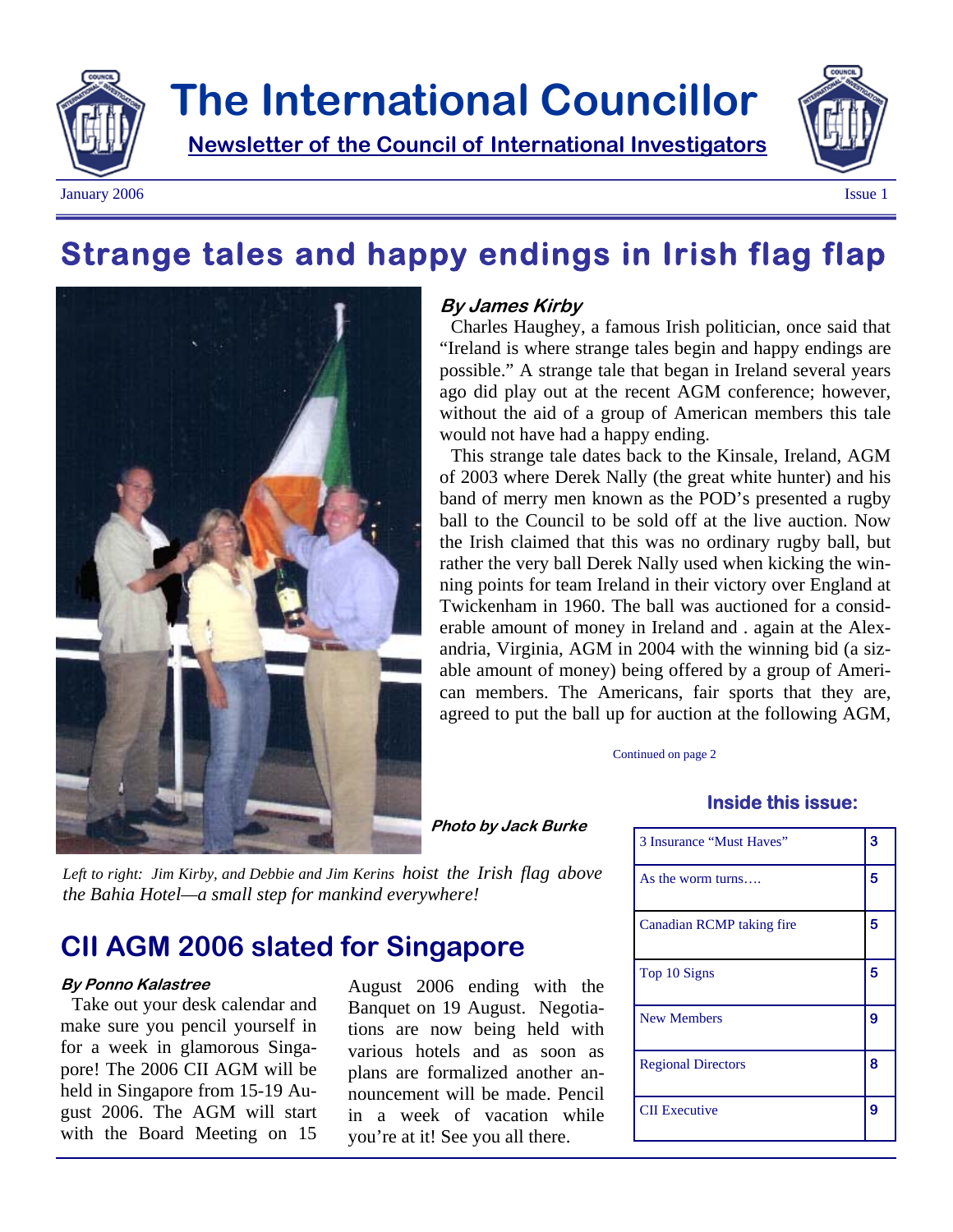### **Strange tales and happy endings for Irish flag flap**

#### Continued from page 1

to be held in Portugal in 2005. Just prior to the 2005 AGM, a story appeared in this newsletter *(please see 'PODS Make a Comeback' July 2005 Councillor page 7)* wherein the POD's claimed that the rugby ball in the Americans' hands was not the REAL ball used by Mr. Nally, but rather a fake, a substitute used in Kinsale to fool the Americans and other bidders. This article left a huge question as the 2005 AGM approached. Was this part of the POD's disinformation plan in



*Did Chairwoman Joan Beach secretly donate funds for the purchase of Irish propaganda?* 

hopes that it would keep people from bidding on the ball in Portugal? Or was the story true and had the good natured and well intending Americans been duped by the cunning and devious Irish?

 Those of you that have attended a CII AGM are well aware of the importance of the Flags. For those of you who have not attended an AGM, it has been a CII custom for the Flags of the many countries of the Council members to be put

on display during the conference. AGM host Roy Whitehouse outdid previous hosts by arranging for the Flags to be flown from the roof of the Hotel, which

*The jig is up as Jimmy Gahan, more commonly known as the silver tongued devil, tries some sleight of hand with the rugby ball, attempting to pass it off as an inferior "fake".* 

made an awesome display. No fault of Roy's, but somehow the flag of Ireland was missing from this display. President Joan Beach took it upon herself to secure an Irish flag, at her own expense, so that it could be flown with the rest of the flags above the Baia Hotel. Joan Beach presented the flag to Derek Nally and the POD's in an informal ceremony with the thought that they would ensure that the flag was raised above the hotel with the others. Days went by, yet no Irish flag flew above the hotel. Joan Beach was later heard to comment that each time she

Continued on page 4



Detectiv-Consulting-International GmbH - Your Fast Source In Europe -Managing Director Juergen Fritz Hebach Member of CII / WAD / BID / BRITISH AGENTS

**GLOBAL INVESTIGATIONS** 

founded in 1978

### **Business Adress:**

Phone: +49-171-410 74 11 E-Mail: fritz.cii-berlin@web.de **BUILDING BRIDGES ACROSS THE WORLD** Klinnerweg 69, D-13509 Berlin Fax: +49-30-433 533 1 Internet: http://www.dci.name/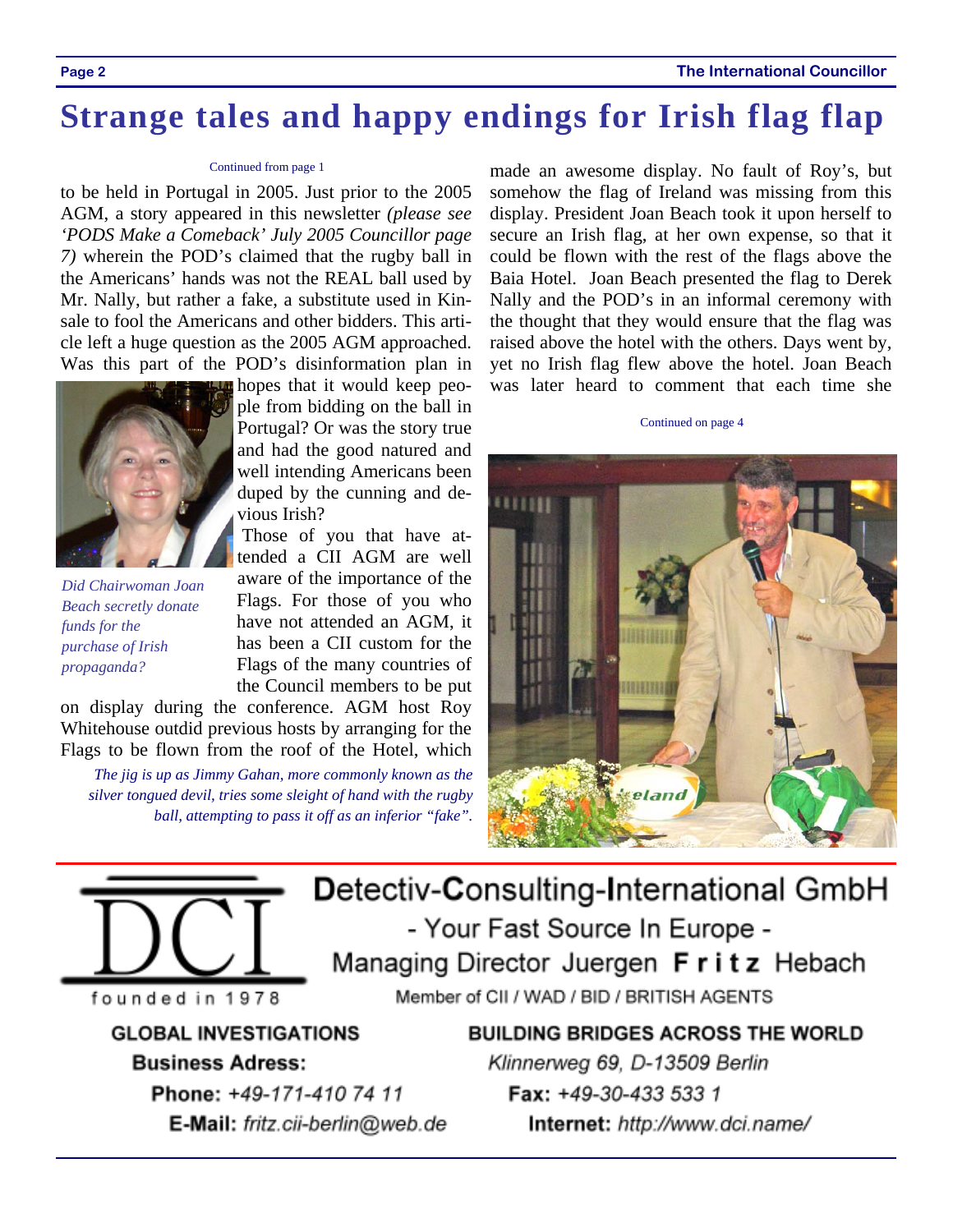### **The three "must have" insurance buy for PIs**

#### **By Kevin Morency**

Insurance protects your business *if* you have the correct coverage. Here's a quick and easy primer on PI insurance "must haves":

#### **General Liability**

General Liability, the first "must have," protects against suits brought for bodily injury or property damage due to your negligence through action or inaction. Example: firing your weapon and striking a bystander or property damage during a surveillance.

### **Professional Liability**

Professional Liability, the second "must have," AKA errors and omissions or E&O. This coverage defends and pays for suits because of your negligence when no bodily injury occurs. Example: an error on a background check or during a surveillance that harms someone's reputation.

#### **Non-Owned and Hired Auto Liability**

Non-Owned and Hired Auto Liability coverage is the third "must have" if you or an employee use personally owned vehicles in the course of business. In other words, if you or an employee use any vehicle *not owned by* 



*your company*, you create an exposure protected only by nonowned and hired auto coverage. Example: involvement in a vehicle accident while working. Your personal

Always read the fine print!

defend you, but not your business.

Protecting against these exposures is well worth the expense no matter the size of your firm. Preserve your hard-earned assets with these affordable coverages.

 *-Kevin Morency, VP Brian Feltes & Associates* 7. Well, he's blind.

## **Joan gets to hobnob with all the nicest people!**



*Joan Beach and Walter Atwood, CII, SC, took a few moments from the busy social whirl at the CII 2005 Summer Social held in Virginia, to have a photo op!* 

In other news from Walter Atwood, his son, Kirk, recently underwent major surgery. We received this note from Walter: "I have been busy with my new job as President of the National Association Civilian Conservation Corps Alumni. I was in Orlando, Florida, for Thanksgiving with the family when our son, Kirk, had chest pains and went to emergency hospital. He had a 99% blockage in an artery. A stent was installed and he is doing okay. Best regards to all." All of CII wishes a speedy recovery for Kirk.

### **Top 10 signs you've hired a bad private eye**

- 1. Considers reading "The Hardy Boys Mysteries" actually helpful research.
- auto policy will 2. He has a pet basset hound named "Flash" that acts as his trusty assistant.
	- 3. His best disguise is wearing a hat.
	- 4. Keeps getting confused and follows you all the time.
	- 5. Won't read any messages without his trusty decoder ring.
	- 6. Dresses up like Jessica Fletcher from "Murder She Wrote" when he thinks he's caught the suspect.
	-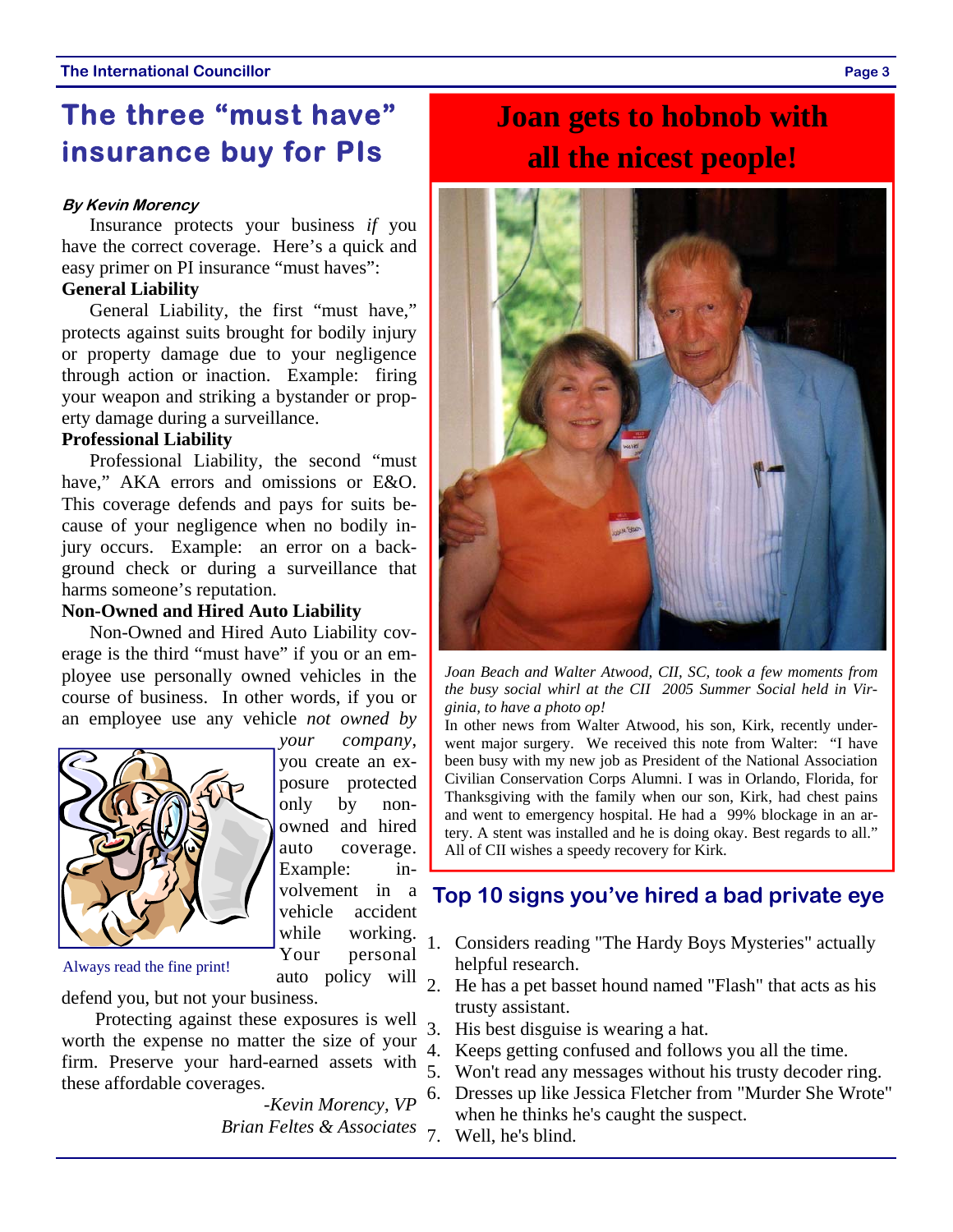### **Irish flag flap affair**

#### Continued from page 2

brought the subject of raising the flag to the Irish they seemed pre-occupied with how they were going



Who was the infamous Parisienne who financially backed the US?

to win the rugby ball back at the upcoming live auction. It was obvious to others in attendance that the POD's seemed very distracted by the events going on around them, apparently concentrating on how they were going to outbid the Americans for their beloved rugby ball. Late night meetings were even being held by the Irish and the French representatives (one being a mysterious French woman), with it ru-

mored that the Irish were seeking French financial backing for the upcoming auction. Not the sort of behavior one would expect if the rugby ball in the Americans' hands was an imposter. Months prior to the Portugal AGM, the American owners of the Rugby ball agreed that they were going to allow the POD's to "outbid" them at the auction so as not to embarrass them any further. The POD's did win back the ball at the Portugal auction, although it is still uncertain if the French provided any financial backing. It was this steely- eyed determination of the Irish to win the "imposter ball' at the expense of raising the Irish flag that nearly earned the POD's national scorn back in their homeland. Surely had this story made its way back to the shores of Ireland, it would have been a major source of embarrassment to Derek Nally and the POD's. If not for the actions of the selfless Americans, the candle that burns in the President of Ireland's window calling and welcoming the return of native Irish to the homeland

would not have burned for Nally and the POD's upon their return from Portugal.

Late one evening, as a group of Americans (Jack Burke, Jim Kerins, Debbie Kerins and Jim Kirby) were cleaning up the

Jim Kerins displaying some of that "devil-may-care" attitude.



hospitality suite after all others had gone to bed, they came across the Irish flag, the very one purchased by Joan Beach days earlier. Spurred on by Jim Kerins' patented devil- may- care attitude, it was agreed that the right thing to do would be to take on the PODS' duties and raise the flag themselves. Taking with them only what they would need to accomplish this task and led by former adventure mountain climber Jack Burke, Jim Kirby (acting as the group's voice of reason) and Jim and Debbie Kerins scaled the hotel to the roof where they raised the Irish flag. At the conclusion of the flag- raising, the Americans found a bottle of Jameson along with several glasses nearby (evidently

a gift from above). Thinking that this must be some sort of "Irish thing," the Americans drank a toast and memorialized their feat before retiring for the evening. The following morning when Nally and the POD's learned of the Americans' great feat of daring and peril, they dismissed the idea that Americans' actions saved them from national disgrace back home. A source close to this author had provided that upon their return to Ireland, the POD's held a parade through Bun-



Jim Kerby—the voice of reason in the nefarious flag raising scandal.

clody, Ireland, in celebration of the return of the famed rugby ball. In Derek Nally's brief hour and a half long speech to those in attendance, he reportedly made the claim that the POD's allowed the Americans the honor of raising the Irish flag, hoping it would be a "feelgood moment for the Americans" that would ease their pain upon being tricked by the POD's and losing out on the rugby ball. The return of the rugby ball was certainly a happy ending for Nally and the POD's. As for the Americans, they were simply happy for the adventure and to have received a bottle of Jameson for their efforts.

The rugby ball reportedly sits on display at Andy's, a local meeting place of the PODS in Bunclody, Ireland, while the Flag of Ireland will surely fly over future AGM's with all of the other flags that are proudly represented by the Council of International Investigators.

*Editors Note: The International Councillor acknowledges the poetic license exercised by the writer in preparing this creative work.*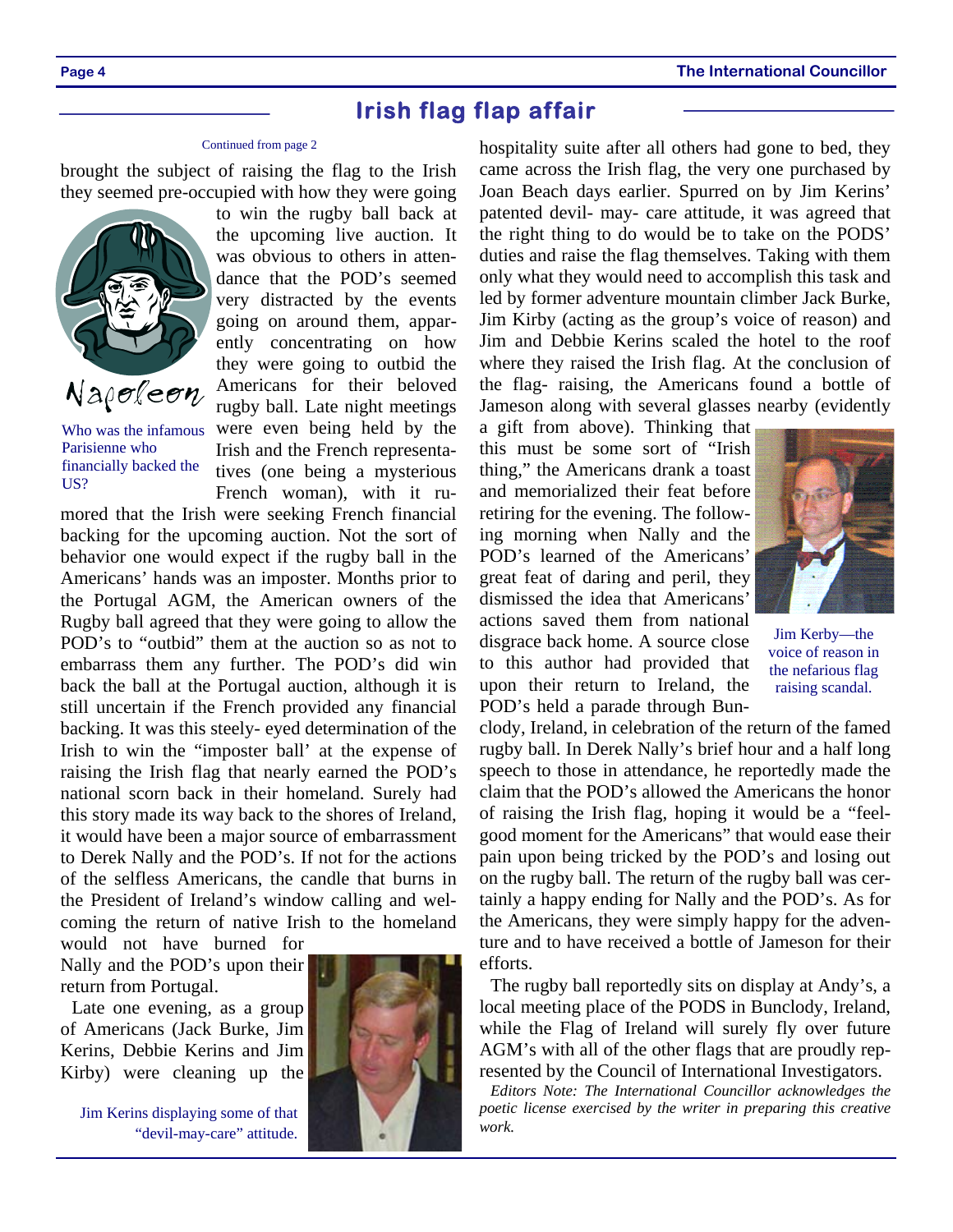# **What's in print**

**Or as the worm turns . . .** 

### *In the Company of Giants*

#### **By Paul Ciolino**

The author, a past President and longtime distinguished member of the CII has recently published this book, which is an investigative guide for the legal profession, journalists and the falsely accused/convicted. Rob Warden, Executive Director of the Innocence Project with Northwestern University School of law states, "For those who care about justice and especially those who want to do something about injustice, a must read." As the



cover of this book so clearly shows, you get the feeling of being on death row looking out; not a reassuring feeling especially if you are innocent. This is the arena where Paul Ciolino takes on the stacked deck, to bring justice back to those in

their darkest moments, with extraordinary results.

Veritas Valet Vitae.

### *Offshore: The Dark Side of the Global Economy*

#### **By William Btittan-Catlin**

The author has worked as a BBC producer and as an investigator for Kroll & Associates. He takes the reader on an unprecedented exploration of perhaps the most mysterious aspect of global society today. Offshore is about the shadowy, semi-legal realm of offshore banking and finance. Catlin takes us into the secret operations of Enron and Parmalat, behind international trade disputes, organized crime, and terror networks. He provides disquieting evidence that through offshore practices, the key value of capitalism and civilizationfreedom-has been put in grave danger.

### *Lighting Out of Lebanon/ Hezbollah Terrorists on American Soil*

#### **By Tom Diaz and Barbara Newman**

A recent review called it 'An eye-opener…reads like a novel, but documents in detail how operatives of what many call the A-Team of Terrorism have taken advantage of our freedoms, legal loopholes, and defense weaknesses to set up support cells in communities all over America. But it also tells how dedicated federal and local law-enforcement officials broke up and successfully prosecuted a secret terrorist cell, leading to other investigations that continue today.

> Recommendations from Mr. Glenn Paul Eiden Global Property Enterprises 9113 Walnut Lane Tinley Park, IL 60477 USA

### **Canadian RCMP under fire**

The Canadian RCMP is in front of the gun on the issue of background fingerprint checks. The Mounties currently



have a backlog of 411,674 requests for fingerprint background checks and at their current pace, it will take four years to clear the 380,446 criminal and 31,228 civil requests.

The backlog has forced the Mounties to hire 30 per cent more staff and obtain outside contractors to train them.

 There is growing concern that the delays in processing the fingerprints might result in criminals being left on the street.

*-CanWest News Service*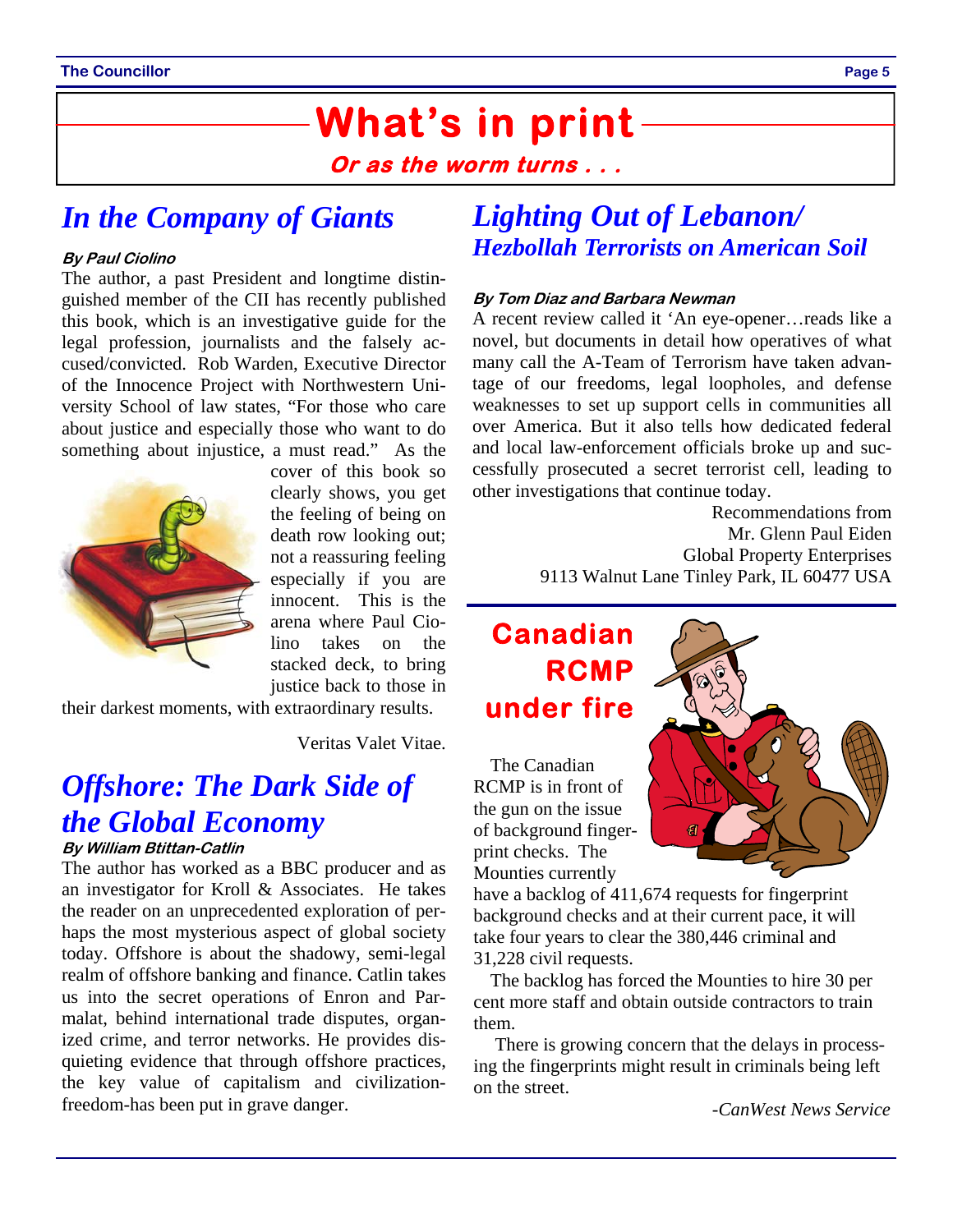### **CII - Pending**

**Jasjit Ahluwalia**  Premier Shield Security Services Dubai, United Arab Emirates

**Petros Antoniades**  APR Security Associates, Ltd. Nicosia, Cyprus

**James Carino**  Executive Security Consultants Gladwyne, PA, USA

**Tanya DeGenova** TSD Security Consulting Group, Inc. Boston, MA USA

**Brianna Duffy** Per Mar Security Davenport, IA USA

**Karen Hewitt**  Hewitt & Cowden Investigations, LLP Trophy Club, TX, USA

**Diarmuid Hurley** Sullivan Miranda, S.C. Metepec, Mex MEXICO

**M. Francie Koehler**  Special Circumstances Oakland, CA, USA

**William Marshall**  GlobalSource, LLC Fairfax, VA, USA

**Mark McCabe** McCabe Associates, Inc. Rochester, NY USA

**Warren Sonne** Pinnacle Protective Services, Inc. New York, NY USA

Ronald Troutman R.P. Troutman & Associates, Inc. Whiteford, MD, USA

Panos Thomadakis MTI Systems Ltd Athens, 16346 Greece

### News from Nancy

Our very own Bill Lowrance was just elected vice-president of the Private Investigators Association of Virginia and a round of congratulations to him. Additionally, Bill has graciously agreed to take over as Regional Director for Region 5 (USA Southeast). And we would like to



**Nancy Barber** 

thank his predecessor, Michael Russell, winner of the Malcolm Thompson Award this year for all of his support and contributions to CII as Regional Director.

 Another member, our very own Bill Sullivan, has also graciously agreed to take over as Regional Director for Region 4 (USA Northeast). Again, a round of thanks to his predecessor, Reggie Montgomery, for filling in and taking on one more task for CII.

Please welcome the two Bills to the RD jobs and I know we are looking forward to working with them on our campaign for new members this year.



CII received an invitation to co-host a conference that probably will compete with our own AGM schedule, but if any one is not going to Sinagpore, and may be attending the Southwest Super Conference in San Antonio sponsored by TALI and PI Magazine on August 23-27, 2006, please let me know as we could work on sponsoring a CII booth if we could collect enough volunteers. If any one is interested, please contact me. Best regards to everyone.

> *-Nancy S. Barber Glass Key Investigations*

#### **Things to see and do in Singapore at AGM 2006**



The Butterfly Park, on Sentosa Island, is a cool outdoor conservatory and is home to 2,500 live butterflies from over 50 species. There is also the Insect Kingdom Museum which exhibits some pretty rare and specific bugs from Giant Millipedes, tarantulas and Rhino-Beetles etc. There is also the largest Dynastes Hercules Beetle ever recorded at 160mm.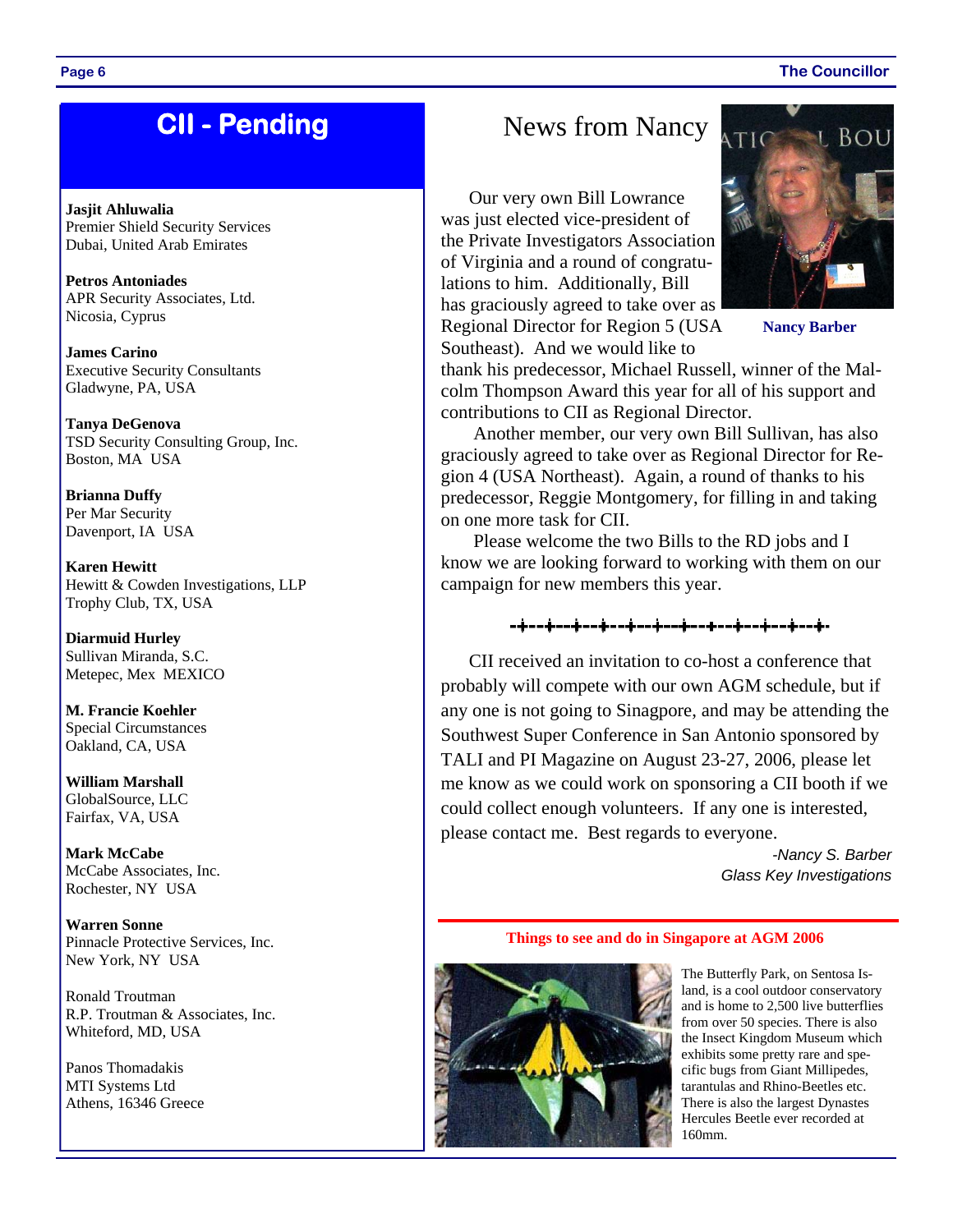### **CII—New Applicants**

**Jasjit Ahluwalia**  Premier Shield Security Services Dubai, United Arab Emirates

**Petros Antoniades**  APR Security Associates, Ltd. Nicosia, Cyprus

**James Carino**  Executive Security Consultants Gladwyne, PA, USA

**Karen Hewitt**  Hewitt & Cowden Investigations, LLP Trophy Club, TX, USA

**M. Francie Koehler**  Special Circumstances Oakland, CA, USA

**William Marshall**  GlobalSource, LLC Fairfax, VA, USA

**Sheila Ponnosamy**  Mainguard Imternational (S) Pte Ltd Singapore

**Rituraj Sinha**  Security & Intelligence Services (India) Ltd New Delhi, Delhi, INDIA

**Ronald Troutman**  R.P. Troutman & Associates, Inc. Whiteford, MD, USA



*Photo at left: New CII Member Peter Grant from South Africa attended his first AGM, the 2005 Portugal event, along with, Gurnam Singh, Alan Marr, and Chairwoman Joan Beach* 

**Photos by Joan Beach** 

*Photo at right: Our French Connection! -Joel Auribault, CII member from France* 

### **The photo corner**



*Who are all these people and what are they looking at?? Vicki Marr, Tom L. Davies, Nancy Barber, Ken, Gurnam Singh, and Bert Falbuam gather during the networking tour in Portugal at the 2005 AGM.* 

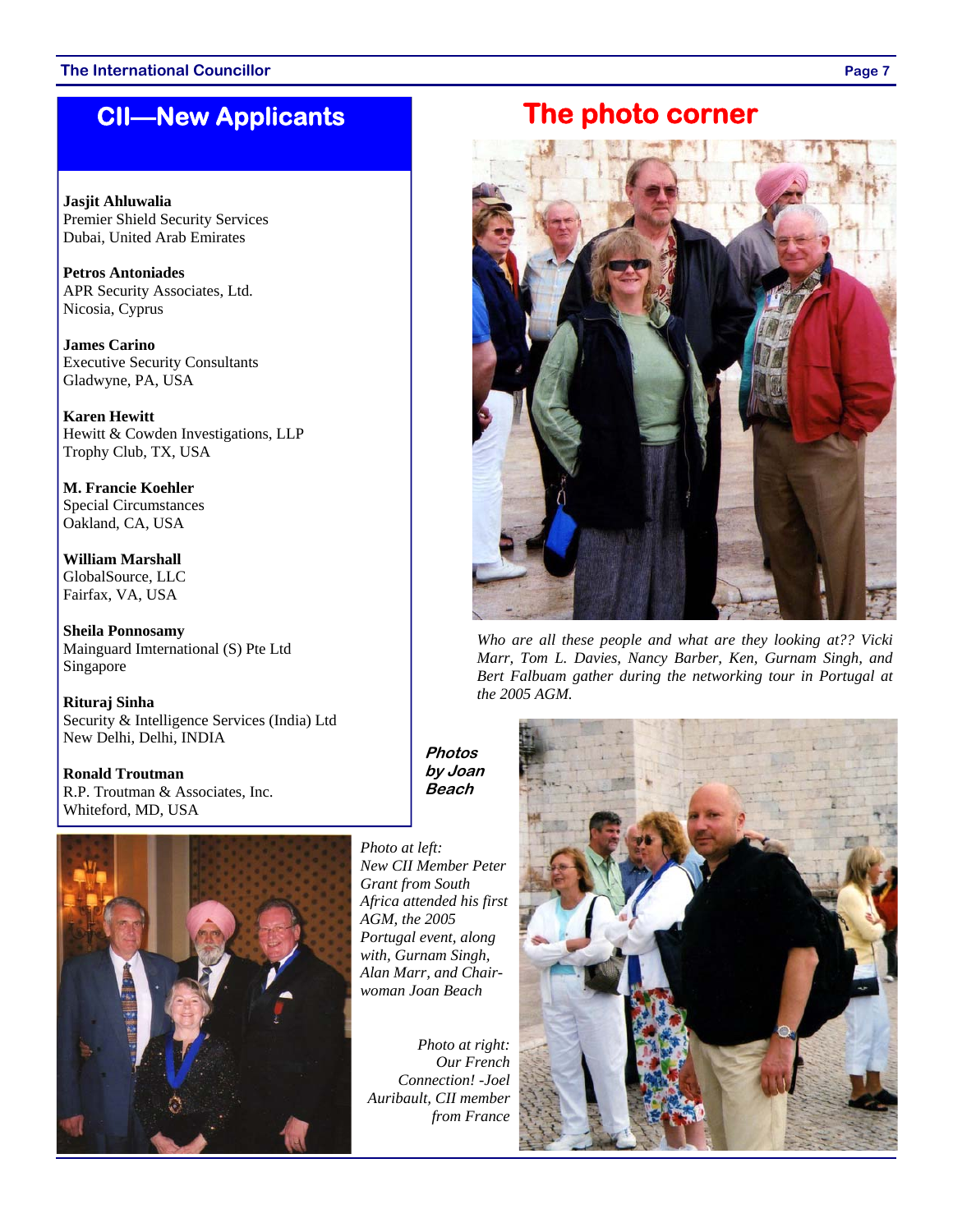**Page 8 The International Councillor** 

# **CII Regional Directors**

| 01 CANADA EAST                              | <b>Fred Dehmel</b>     | fdehmel@csilimited.com                |
|---------------------------------------------|------------------------|---------------------------------------|
| 02 CANADA CENTRAL                           | <b>Brian King</b>      | bking@king-reed.com                   |
| 03 CANADA WEST                              | David Broughton        | resigned                              |
| 04 USA NORTHEAST                            | William Sullivan       | $wbs@f-c-s.com$                       |
| 05 USA SOUTHEAST                            | William Lowrance       | july05@cox.net                        |
| 07 USA CENTRAL                              | <b>Robert Dudash</b>   | isipi@msn.com                         |
| 08 USA WEST                                 | Robert Fenech          | pacgold@aol.com                       |
| 09 AUSTRIA, HUNGARY, SWITZERLAND            | <b>Heinz Rambousek</b> | beran@detektivunion.at                |
| 10 NETHERLANDS,<br><b>BENELUX COUNTRIES</b> | Gerd H. Hoffmann, Sr.  | g_h_hoffmann@cwgsy.net                |
| 11 CARIBBEAN, SOUTH AMERICA                 | Maurice C. Amres       | geb@solutions2000.net                 |
| <b>12 CENTRAL AMERICA</b>                   | <b>Brett Mikkelson</b> | brett@bminvestigations.com            |
| 13 IRELAND, N IRELAND                       | Alan Marr              | alan-marr@jigsaw-services.demon.co.uk |
| 14 SCOTLAND, ENGLAND                        | Alan Marr              | alan-marr@jigsaw-services.demon.co.uk |
| 15 SPAIN                                    | Alan Marr              | alan-marr@jigsaw-services.demon.co.uk |
| 16 FRANCE                                   | Joel Auribault         | ira@agence-investigations.com         |
| <b>17 SCANDINAVIA</b>                       | Jouni Heikkinen        | academic@welho.com                    |
| 18 BELGIUM                                  | Michel de Kort         | mdk@dekort-partners.be                |
| 19 GERMANY, E. EUROPE                       | Jurgen F. Hebach       | fritz.cii-berlin@web.de               |
| 20 ISRAEL                                   | Jacob Lapid            | lapidim@bezeqint.net                  |
| $21$ INDIA                                  | Ramesh Madan           | goliathint@vsnl.net                   |
| 22 SINGAPORE, SE ASIA                       | Ponno Kalastree        | p.kalastree@mainguard-intl.com.sg     |
| 23 HONG KONG                                | Li Fuk Ki              | lifk@hkabc.net                        |
| 24 CHINA                                    | Hai Yang               | cn@sbcs.com cn                        |
| 25 JAPAN, KOREA                             | Kenji Ohara            | mission@olive.ocn.ne.jp               |
| 26 AUSTRALIA, NEW ZEALAND                   | Rodney Webb            | rtw@mwacorporate.com.au               |

The International Councillor is published by CII. Editors are Jimmy Gahan, Lois Colley, and Trish Dehmel.

Please send submissions to Lois Colley at lec@ddiligence.com. Your photos and articles are needed in order to make this newsletter an informed and entertaining vehicle for CII.

### **Things to do in Singapore**

Jurong Bird Park, located on 20 hectares of lush greenery in Singapore's model industrial estate, is home to over 8,000 birds from more than 600 species. Take a ride on the air-conditioned Panorail for a panoramic view of the Park and into a tropical world of jungle mists at the Waterfall Aviary. Enjoy the spectacular Penguin Exhibit with an underwater viewing



gallery and do not miss the All-Star Bird Show, reputed as world-class.